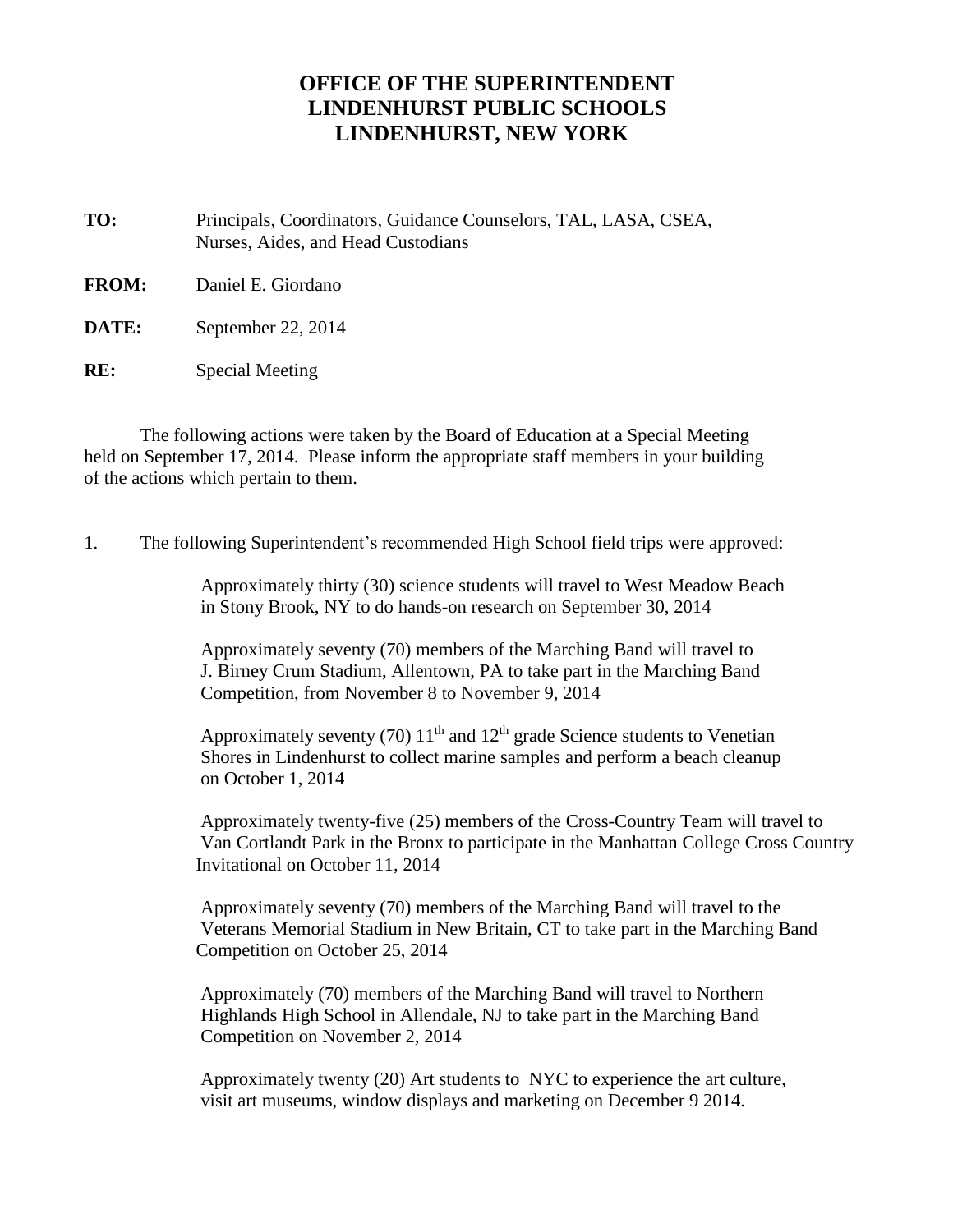Approximately twenty (20) Art students to NY to visit the Chelsea Galleries to view artists' work on April 15, 2015.

Approximately thirty (30) Science/AP Bio students will travel to Fire Island to accompany the 5th grade LEFT for Juniors Program on October 7, 2014.

2. The following Superintendent recommended LEFT for Juniors field trips were approved:

Fourth Grade Students from each elementary school will travel to Sailor's Haven, Fire Island.

| September 30, 2014 | Daniel Street Elementary School – 106 students<br>West Gates Avenue Elementary School – 65 students<br>Harding Avenue Elementary School – 76 students |
|--------------------|-------------------------------------------------------------------------------------------------------------------------------------------------------|
| October 3, 2014    | Alleghany Avenue Elementary School – 58 students<br>Albany Avenue Elementary School – 84 students<br>William Rall Elementary School – 92 students     |

Fifth Grade students from the following elementary schools will travel to Sailor's Haven, Fire Island.

| October 7, 2014 | Alleghany Avenue Elementary School – 56 students |
|-----------------|--------------------------------------------------|
|                 | Harding Avenue Elementary School – 50 students   |
|                 | William Rall Elementary School – 85 students     |

- 3. The Superintendent's recommended resolution approving the Memorandum of Agreement between the Board and the Lindenhurst Association of School Administrations was approved; Board President authorized to sign same.
- 4. The Superintendent's recommended disposal of obsolete equipment at the High School was approved.
- 5. The Superintendent's recommended budget transfers over \$5000 were approved.
- 6. The Superintendent's recommended resolution accepting the Parents' Bill of Rights Regarding Data Privacy and Security was approved.
- 7. Schedules were approved as amended
- 8. Acknowledged receipt of the following Superintendent's Reports:
	- a. Treasurer's Report (#1) Revenue Status and Appropriation Status Reports as of July, 2014
	- b. Collateralization Report as of July, 2014
	- c. Budget Transfers Less than \$5000, completed from August 7, 2014 through September 3, 2014